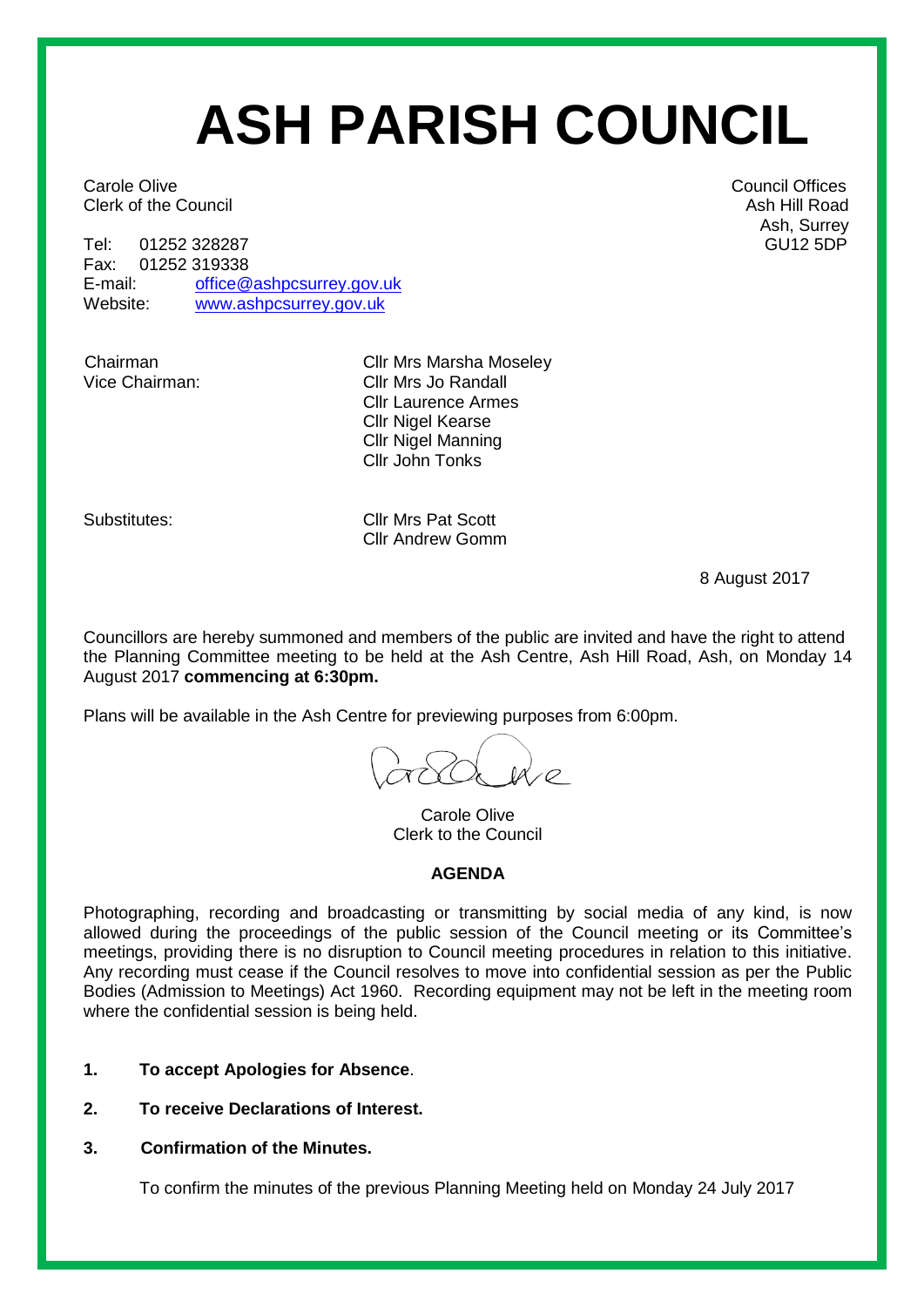#### **4. Adjournment.**

To give consideration to adjourning the meeting for a maximum period of ten minutes to enable members of the public to raise questions, in respect of the business on the agenda. (Standing Order 3e)

#### **5. Applications for Planning Consent.**

To consider development applications and if deemed necessary make representations on behalf of the Council subject to plans being received as detailed at Appendix A.

#### **6. Applications for Tree Surgery.**

To consider tree surgery applications and if deemed necessary make representations on behalf of the Council subject to plans being received as detailed at Appendix B.

#### **7. Correspondence**

#### **8. Next Meeting.**

The date of the next meeting is **Tuesday 29 August** 2017 commencing at 6:30pm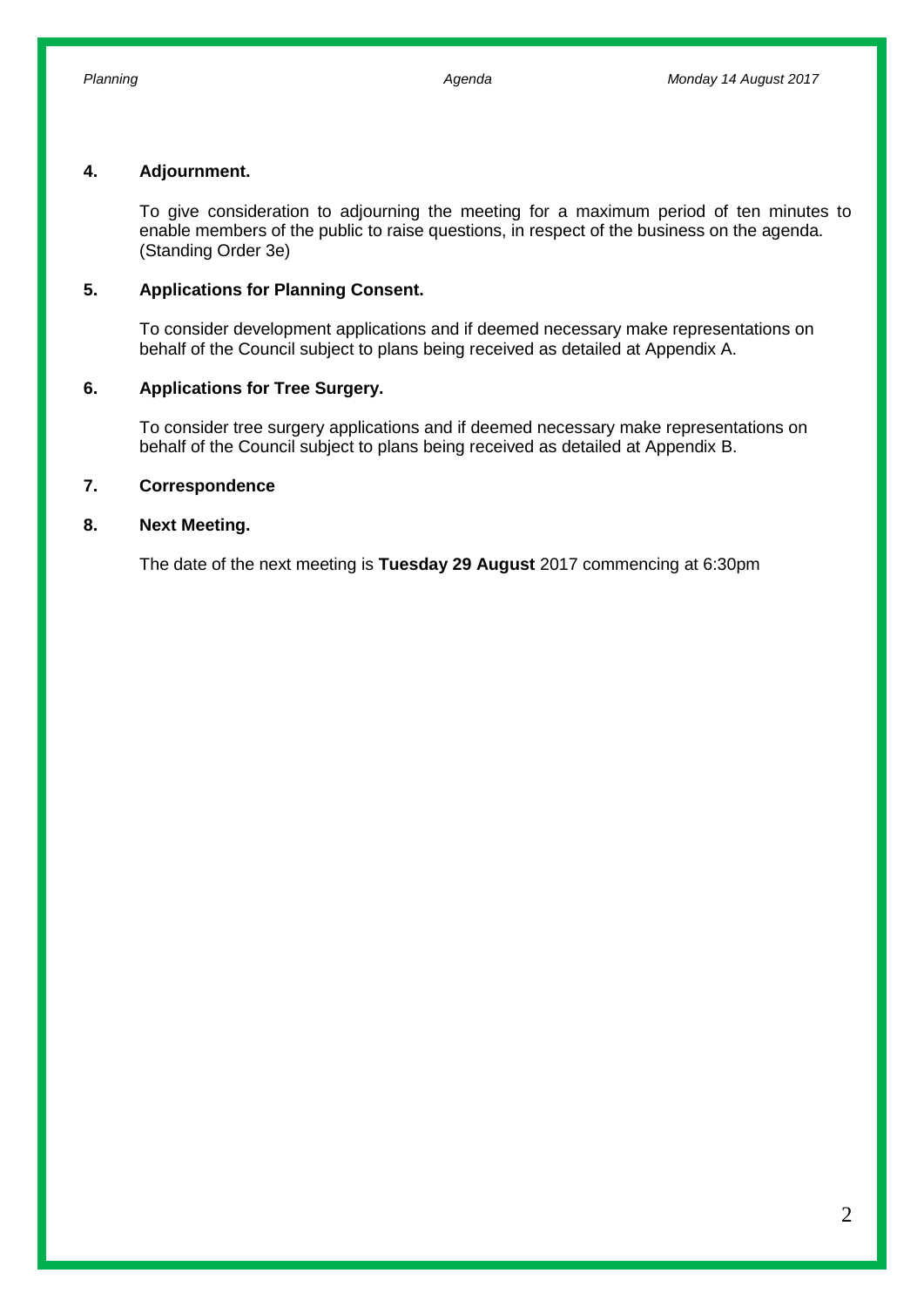**Appendix A**

### **ASH PARISH COUNCIL**

# **Applications for Planning Consent**

# **14 August 2017**

| <b>Number and Location</b>                                                           | <b>Development Proposed</b>                                                                 |
|--------------------------------------------------------------------------------------|---------------------------------------------------------------------------------------------|
| 17/P/01434<br>65 Ash Church Road<br><b>Ash</b><br><b>GU12 6LU</b>                    | Erection of a single storey side extension                                                  |
| 17/P/01484<br>104 Ash Street<br><b>Ash</b><br><b>GU12 6LW</b>                        | Erection of a single storey rear conservatory                                               |
| 17/P/01486<br>16 St. Marys Road<br><b>Ash Vale</b><br><b>GU12 5JD</b>                | Erection of a single storey rear extension                                                  |
| 17/P/01290<br><b>36 Vickers Road</b><br><b>Ash Vale</b><br><b>GU12 5SE</b>           | Erection of a single storey rear extension<br>following demolition of existing conservatory |
| 17/P/01388<br><b>4 Woodlands Park</b><br><b>Manor Road</b><br>Ash<br><b>GU12 6QF</b> | Erection of a single storey garage<br>(retrospective)                                       |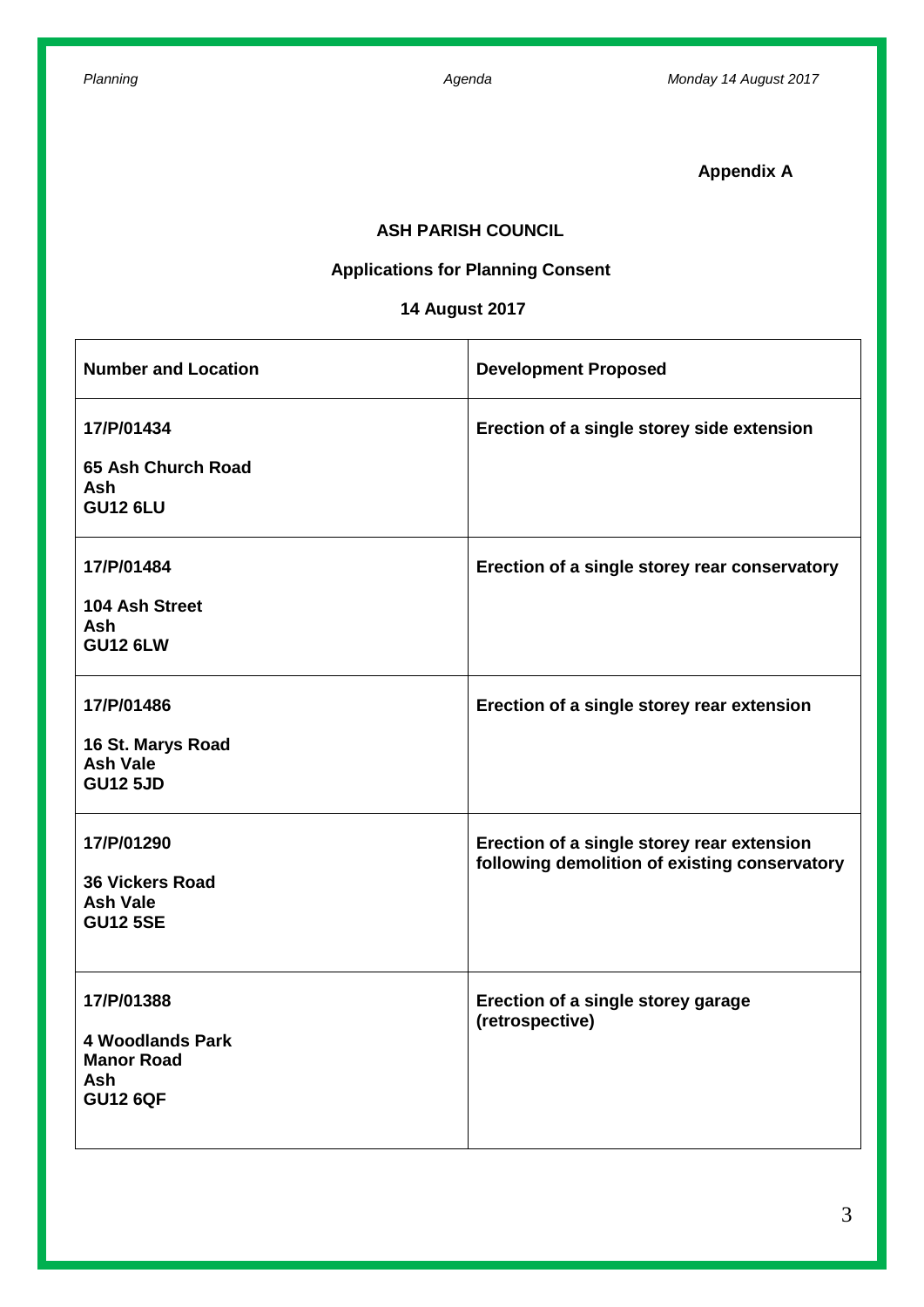| <b>Number and Location</b>                                                          | <b>Development Proposed</b>                                                                                                                                                                                                                                  |
|-------------------------------------------------------------------------------------|--------------------------------------------------------------------------------------------------------------------------------------------------------------------------------------------------------------------------------------------------------------|
| 17/P/01457<br><b>Toulouse</b><br><b>Manor Road</b><br>Tongham<br><b>GU10 6QF</b>    | Erection of first floor side & ground floor rear<br>extension. Extend front porch                                                                                                                                                                            |
| 17/P/01547<br><b>51 Carfax Avenue</b><br>Tongham<br><b>GU10 1BD</b>                 | Part single and part two storey side and rear<br>extensions including wider porch to front, loft<br>extension and conversion with gable roof and<br>wider dormer to rear                                                                                     |
| 17/P/00513<br><b>Land at Ash Manor</b><br>Ash Green Road<br>Ash<br><b>GU12 6 HH</b> | Full detailed planning application for the<br>erection of 95 dwellings with associated<br>vehicular and pedestrian access from Ash<br>Green Road, parking and secure cycle<br>storage, onsite open space, landscape and<br>ecology management and servicing. |
| 17/P/00404<br>Land to the rear of 4-6 Ashdene Road<br>Ash<br><b>GU12 6TB</b>        | Erection of one new dwelling at 4 Ashdene<br>Road, following demolition of existing<br>bungalow and erection of two chalet<br>bungalows with attached garage to the rear<br>(as amended by drawing received on<br>31/07/2017)                                |
| 17/P/01589<br><b>2 Scotland Close</b><br><b>Ash Vale</b><br><b>GU12 5JJ</b>         | Single storey side and rear extension                                                                                                                                                                                                                        |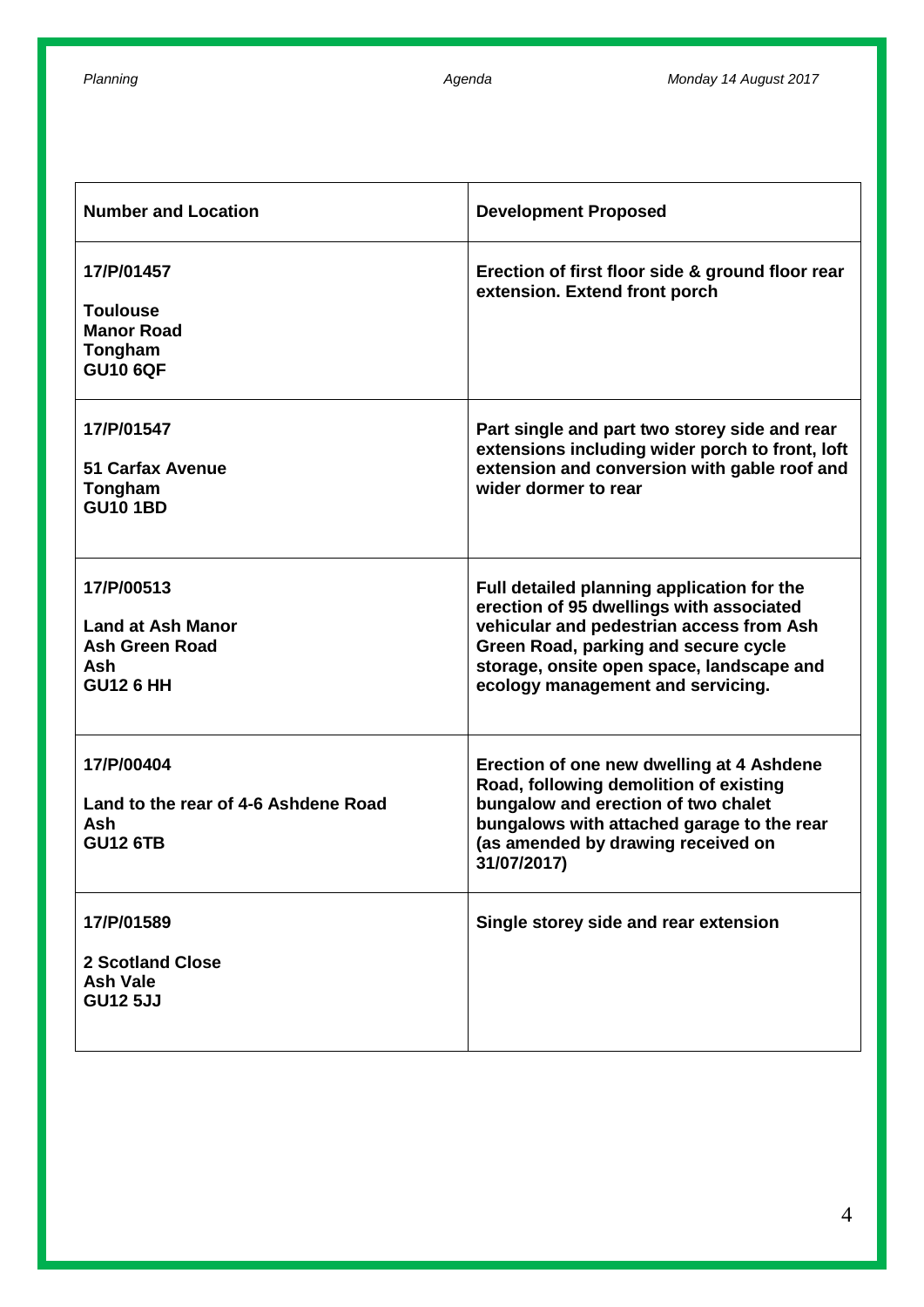| <b>Number and Location</b>                                                                            | <b>Development Proposed</b>                                                                                                                                                                                                                                                                                                                                         |
|-------------------------------------------------------------------------------------------------------|---------------------------------------------------------------------------------------------------------------------------------------------------------------------------------------------------------------------------------------------------------------------------------------------------------------------------------------------------------------------|
| 17/P/01544<br>68 Vale Road<br><b>Ash Vale</b><br><b>GU12 5HS</b>                                      | Proposed conversion of existing dwelling into<br>two separate dwellings with addition of two<br>storey rear extension and single storey side<br>extension to each dwelling, following<br>demolition of existing rear extension                                                                                                                                      |
| 17/P/01620<br><b>12 Heather Cottages</b><br><b>Frimley Road</b><br><b>Ash Vale</b><br><b>GU12 5NP</b> | Proposed single storey side extension                                                                                                                                                                                                                                                                                                                               |
| 17/P/01627<br>2 Canal Cottages<br><b>Canal Bank</b><br><b>Ash Vale</b><br><b>GU12 5HL</b>             | Double storey side and single storey rear<br>extension. New detached single garage.                                                                                                                                                                                                                                                                                 |
| 17/P/01521<br><b>54 Firacre Road</b><br><b>Ash Vale</b><br><b>GU12 5JT</b>                            | <b>C of Lawfulness For Proposed Use</b><br><b>Certificate of lawfulness for proposed</b><br>development to establish whether a hip to<br>gable roof enlargement and a rear dormer to<br>facilitate a loft conversion, a single storey<br>side extension and the insertion of two<br>rooflights within the front elevation would<br>constitute permitted development |
| 17/P/01632<br><b>26 Old School Close</b><br><b>Ash</b><br><b>GU12 5EX</b>                             | Replacement of existing conservatory roof<br>with tiled roof.                                                                                                                                                                                                                                                                                                       |
| 17/P/01592<br><b>Land at Ash Manor</b><br>Ash Green Road<br>Ash<br><b>GU12 6HH</b>                    | Outline application for up to 100 dwellings,<br>including the provision of up to 35%<br>affordable housing, with associated vehicular<br>and pedestrian access via Ash Green Road,<br>car parking, secure cycle storage,<br>landscaping and ecology management with<br>all matters reserved                                                                         |